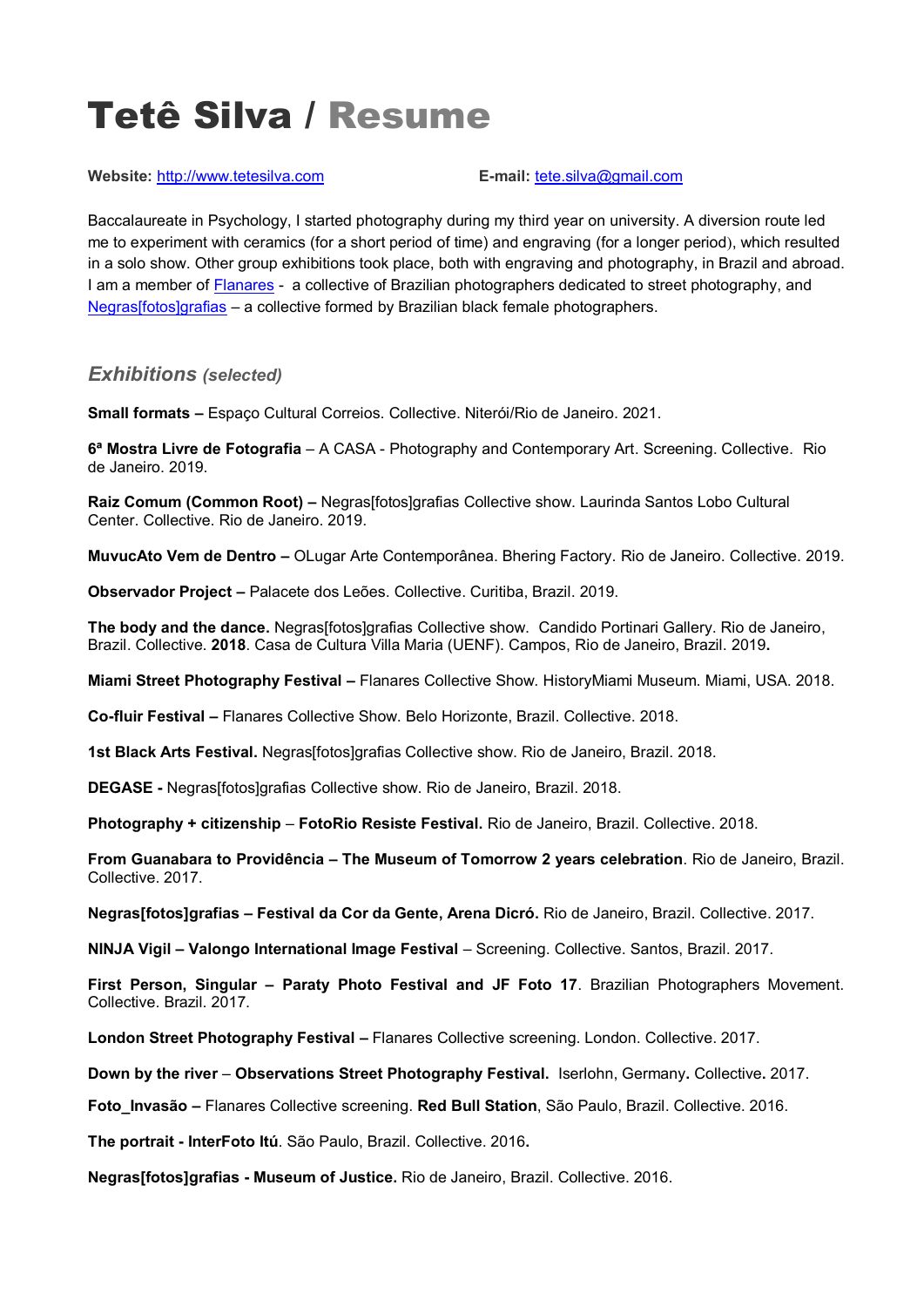**RED, ROUGE & ROSSO – 7th Euroclick**. **FNAC**/Curitiba, Brazil. Collective. 2015. **The portrait - Tiradentes Photo Festival**. Tiradentes. **JF FOTO15**. Juiz de Fora. Brazil. Collective. 2015. **Night Contact / Brighton Photo Biennial –** Photography screening. Brighton/UK. Collective. 2014. **Contemporary Photographers**. **Photoarts Gallery.** São Paulo, Brazil. Collective. 2014. **Pixelated Generation –** Floripa na Foto/3rd Santa Catarina Photography Festival. Brazil. Collective. 2013. **6th Mostra Luta - Mobility and Mobilization.** Campinas/SP, Brazil. Collective. 2013. **V Theoria –** Vídeo Projection / Photography. Recife, Brazil. Collective. 2013. **Tiradentes Photo Festival –** Photography screening. Minas Gerais, Brazil. Collective. 2013. **Salão de Artes Audiovisuais do Recôncavo –** Vídeo Projection. Cachoeira, Brazil. Collective. 2010. **Orixás Gravuras** – Engraving**.** National Museum of Fine Arts. Rio de Janeiro, Brazil. Collective. 2002. Final show of the 10 years Project **"The Man in the End of the Millennium"**. U Gallery. Brno, Czech Republic. Collective. 2001.

**Além de Muros e Precipícios** – Xylography. SESC Gallery. Rio de Janeiro, Brazil. Solo show. 2001.

#### *Awards*

**CAU Photography Contest** – Honorable Mention. 2022 Itaú Cultural **Arte como Respiro**. Selected. 2020. **Observations Street Photography Festival.** Iserlohn, Germany. Finalist. 2017. **7th Euroclick**. Finalist. 2015. **Prix Photo Web** Aliança Francesa. Finalist. 2014.

## *Works in Collections*

**HistoryMiami Museum.** Flanares Collective. Miami/USA. 2018. **Museum of Image and Sound**. Santa Catarina, Brazil. 2013. **Museum of Image and Sound**. Campinas/São Paulo, Brazil. 2013. **Museo Municipal de Artes Plásticas**. Rivera, Uruguay. 2002. **UERJ** (Art Department). Rio de Janeiro, Brazil. 2001. **SESC** Tijuca. Rio de Janeiro, Brazil. 2001. **Cultural and Information Center.** Brno, Czech Republic. 1997.